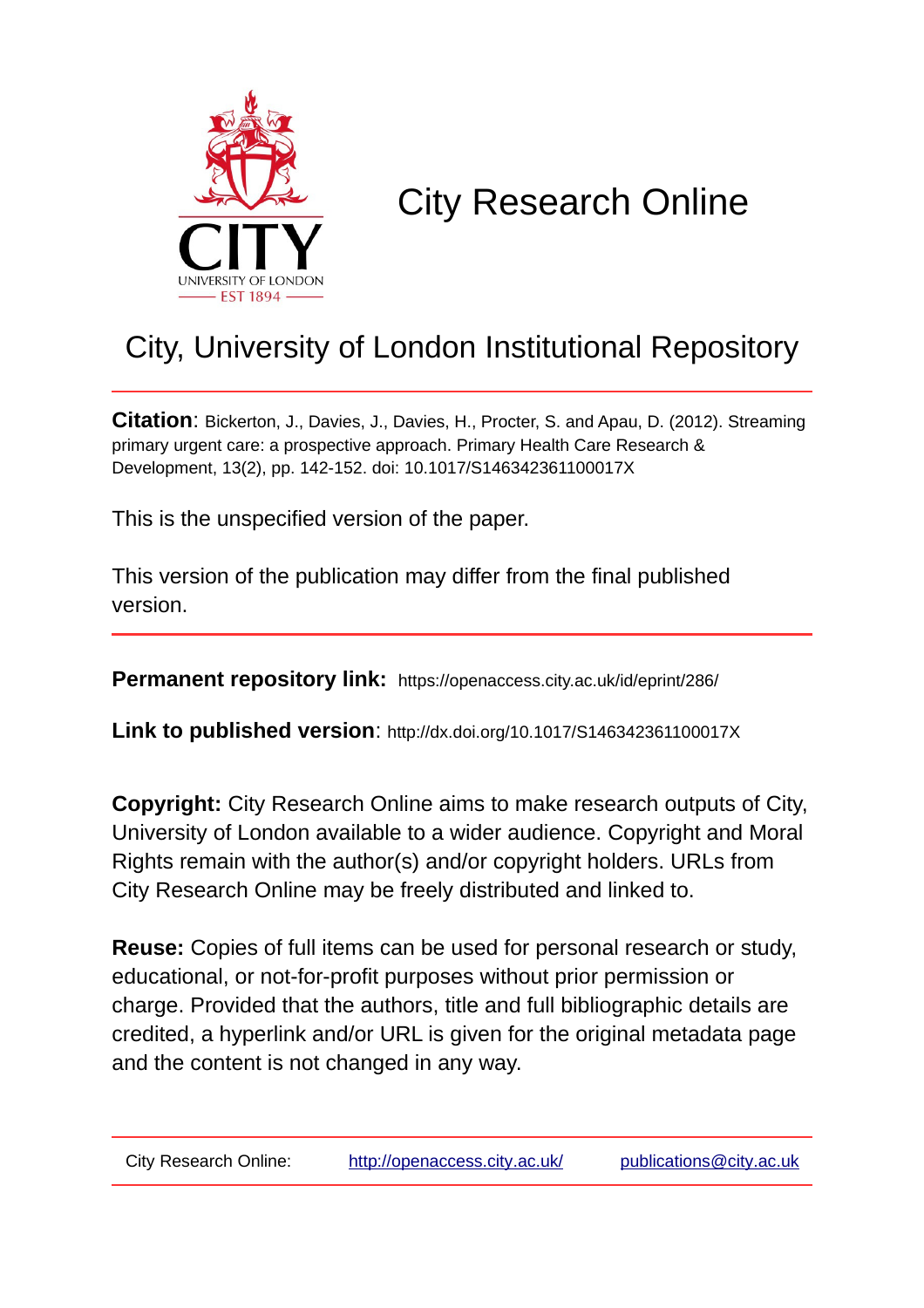### Streaming primary urgent care: a prospective approach

Jane Bickerton, Jacqueline Davies, Helen Davies, Daniel Apau and Susan Procter

London School of Health Sciences, City University, London, UK

**Aim:** To identify the appropriate service provider attendees of emergency departments (EDs) and walk-in centres (WiCs) in North East London and to match this to local service provision and patient choice. Design: An anonymous patient survey and a retrospective analysis of a random sample of patient records were performed. A nurse consultant, general practitioner (GP) and pharmacist used the presenting complaints in the patients' records to independently stream the patient to primary care services, non-National Health Services or ED. Statistical analysis of level of agreement was undertaken. A stakeholder focus group reviewed the results. **Subjects and setting:** Adult health consumers attending ED and urgent care services in North East London. Results: The health user survey identified younger rather than older users (mean age of 35.6 years – SD 15.5), where 50% had not seen a health professional about their concern, with over 40% unable to obtain a convenient or emergency appointment with their GP. Over a third of the attendees were already receiving treatment and over 40% of these saw their complaint as an emergency. Over half of respondents expected to see a doctor, one-quarter expected to see a nurse and only 1% expected to see a pharmacist across both services, although WiCs are nurse-led services. More respondents expected a prescription from a visit to a WiC, whereas in the ED a third of respondents sought health advice or reassurance. **Conclusion:** A number of unscheduled care strategies are, or have just been, developed with the emphasis on moving demand into community-based services. Plurality of services provides service users with a range of alternative access points but can cause duplication of services and repeat attendance. Managing continued increase in emergency and unscheduled care is a challenge. The uncertainties in prospective decision making could be used to inform service development and delivery.

**Key words:** general practitioner; nurse practitioner; pharmacist; streaming to emergency and urgent primary care; unscheduled care service development and delivery

*Received 11 November 2010; accepted 7 April 2011; first published online 21 July 2011*

#### Introduction

Increasing demand for urgent care services continues to challenge western health-care provision (Lega and Mengoni, 2008; Scott et al., 2009; Hughes et al., 2011). In the United Kingdom, it is commonly assumed that up to 60% of patients attending emergency departments (EDs) are non-urgent (Audit Commission, 2001; Ya'ish et al., 2007); more recent figures using a standardised definition indicate that between 10% and 30% of cases could be classified as primary care (Carson et al., 2010). In response, the United Kingdom has seen an expansion of unscheduled local care services including the introduction of general practitioner (GP)-led polyclinics/primary care resource centre (Department of Health, 2007a; 2007b), extended GP hours and implementation of urgent care centres (Department of Health, 2008; NHS, 2010;). Recent research indicates that two-thirds of EDs in England have

Correspondence to: Jane Bickerton, London School of Health Sciences, City University, 20 Bartholomew Close, London EC1A 7QN, UK. Email: J.Bickerton@city.ac.uk

 $\circ$  Cambridge University Press 2011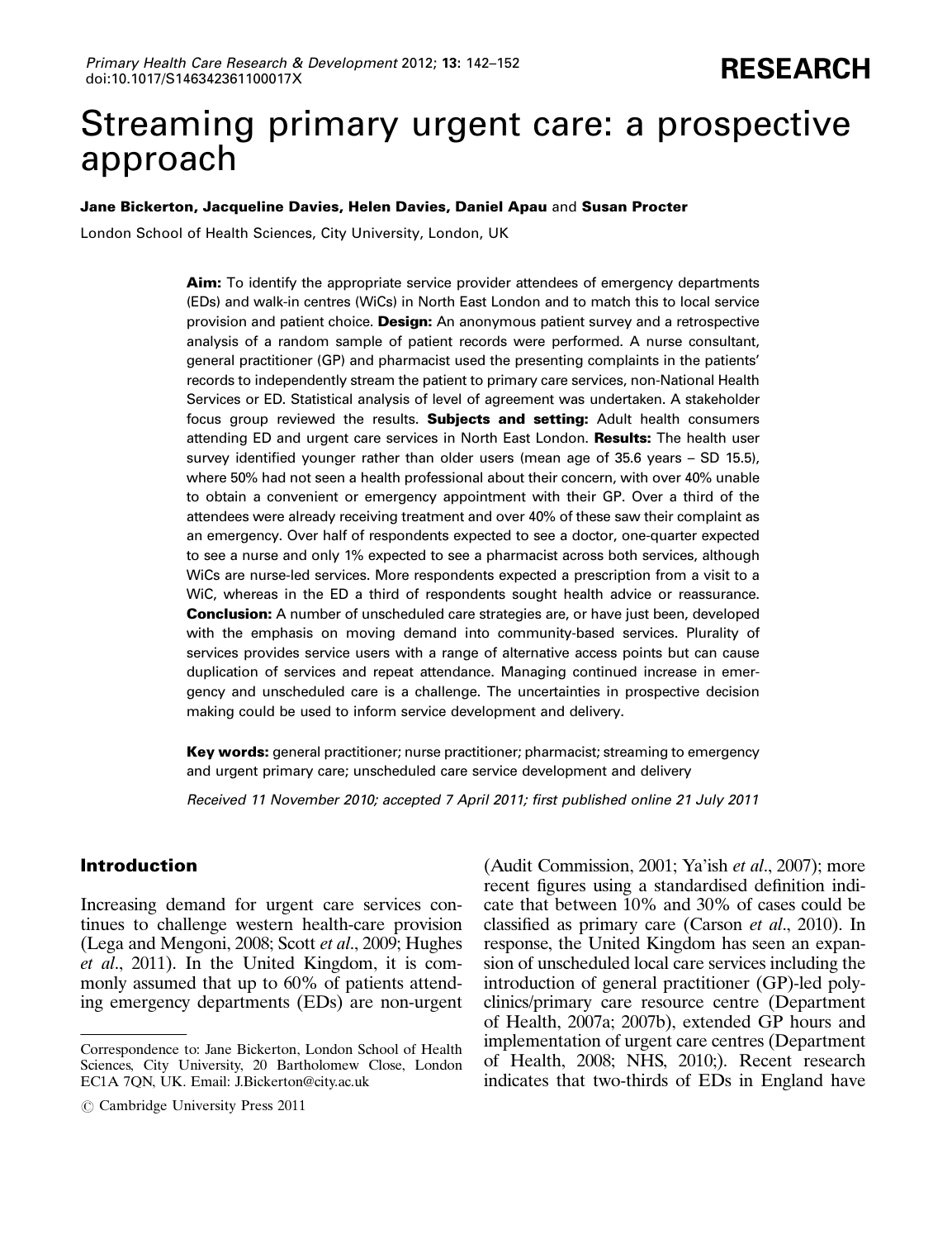primary care services operating within or alongside them (Carson *et al.*, 2010).

Expansion in service provision has been accompanied by an expanded workforce and primary care skill mix. Legislative changes in 2005 now permit qualified, independent and supplementary prescribers to write prescriptions using the full range of drugs available in the British National Formulary, depending on local policies, enabling autonomous non-medical practitioners to see, treat and discharge attendees at these services. The number of advanced health practitioner-led services is increasing and include services provided by physiotherapists, emergency care practitioners and pharmacists (Department of Health, 2009). Expanding the role of nurses and allied health professionals within an expanded primary care service creates opportunities to increase service capacity in response to increasing patient demand.

The policy literature indicates a lack of consensus about the future role and function of EDs. Both the British Association for Accident and Emergency Medicine and the Department of Health (British Association of Emergency Medicine, 1998; Department of Health, 2006) have advocated meeting increasing demand by applying a tighter definition of core activity to EDs in order to limit attendances and to ensure access to urgent care facilities, which reflect the severity of the presenting case and the level of care required. A similar distinction is made by Coleman and Nicholl (2010) who used a consensus survey of experts to identify a comprehensive set of indicators to monitor the performance of systems of emergency and urgent care. The performance indicators identified focused predominantly on life-threatening events requiring specialist emergency interventions.

In contrast, the expansion of the role of the pharmacist, the introduction of primary care practitioners in EDs (Freeman et al., 1999) and the introduction of walk-in centres (WiCs) and of GP services in or alongside EDs provide an expanded primary care role for EDs, which increasingly blurs the distinction between primary care and acute emergency medicine. This problem was recognised by Salisbury et al. (2002), who highlighted the importance of developing a coherent vision of what each service (WiC, GPs, pharmacists and EDs) offers and how the services fit together.

More recent policy directives advocate a whole system approach to emergency care provision in which the patient and their journey through the system become the focus for service delivery, rather than a more traditional service-centred approach, which focuses on defining the role and function of individual departments (Bell et al., 2006; Department of Health, 2007a; Mason and Snooks, 2010). Currently, there is a paucity of evidence available to support service re-configurations and re-design (Fisher et al., 2010). In order to encourage service re-design, commissions are moving from block contracts to payment by results; however, indicators to measure results from urgent care are underdeveloped and are more likely to measure activity than results and this can give rise to perverse incentives (Carson *et al.*, 2010; Hughes *et al.*, 2011). More recently, the 4-h waiting time standard for EDs has been replaced with a range of clinical quality indicators (Department of Health, 2010a) and with a more decentralised approach to the provision of primary and urgent care facilities introduced, enabling local commissioners to design services for local populations.

As well as routine data on patient utilisation of services, understanding the patients' experience of urgent care and the choices made by patients is a necessary pre-requisite to service re-design. Expanded primary and urgent care provision leads to increasing complexity with patients expressing confusion as to which service to use and the need to negotiate access to the most appropriate service for their health-care problem (O'Cathain et al., 2008; Salisbury and Coulter, 2010).

The study reported here builds on a pilot study (Bickerton  $et$   $al$ , 2005) that aimed to see whether National Health Service (NHS) staff, using only the information available at initial presentation, could identify specific groups of patients who received treatment in ED, but who might have been more appropriately directed to a WiC. The pilot study found that experienced health-care professionals had difficulty in classifying patients on the basis of the information available at first presentation. However, as there was as much disagreement between the WiC staff as between the ED and WiC staff, it is unlikely that a lack of clarity about departmental function was the root cause. The pilot study was limited as a convenience sample of patients was used. The study presented here is designed to build on the pilot study and to incorporate information about patients' decisions to use EDs or WiC services in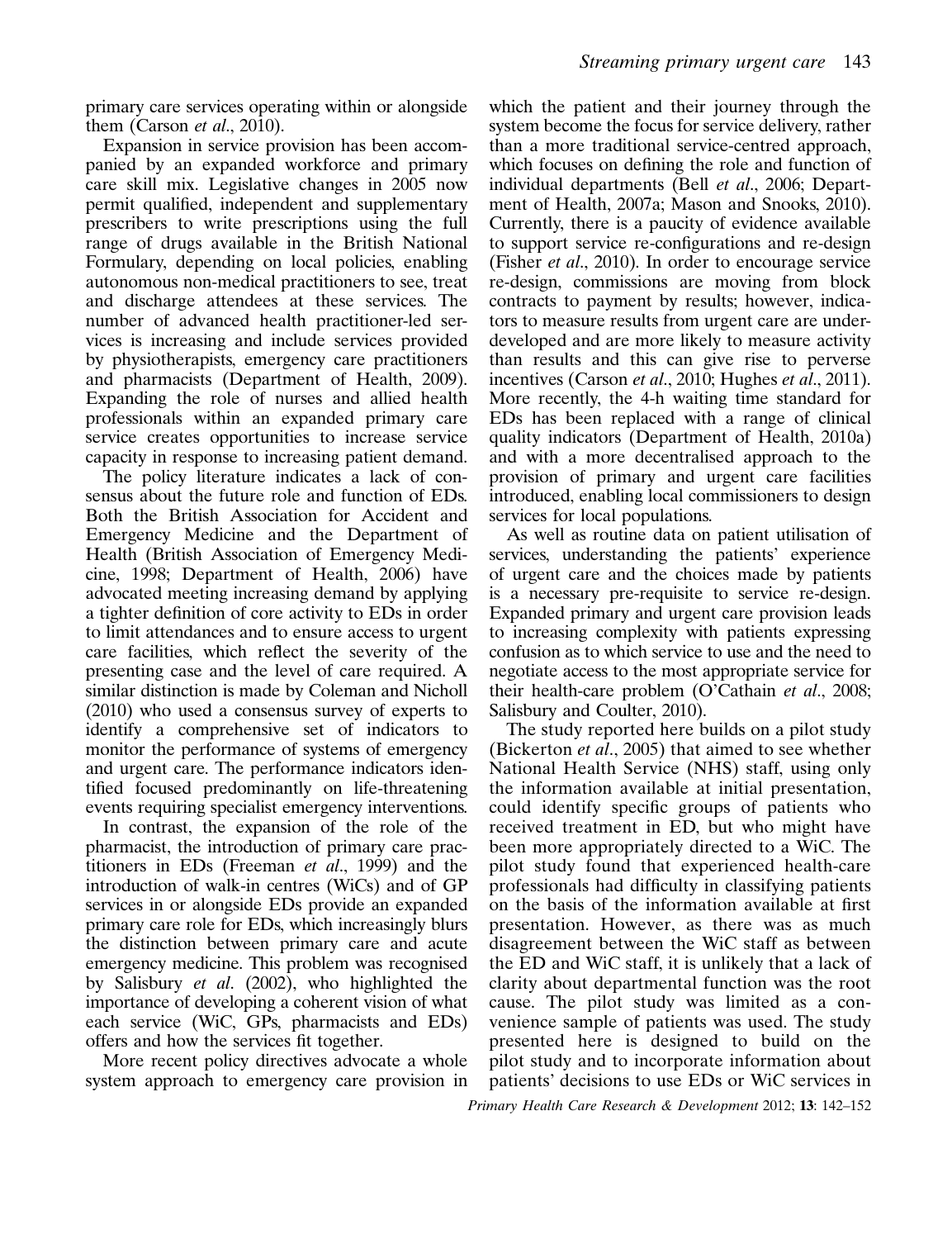order to better understand the behaviour of both patients and health-care professionals in response to non-critical use of urgent care facilities.

#### Aim of the study

This study aimed to identify the appropriate service provider for a sample of patients attending EDs and WiCs in North East London and to match this to local service provision and patient choice.

#### **Objectives**

- <sup>&</sup>gt; To conduct a survey of patients attending ED and WiCs to identify why they chose to use this service.
- <sup>&</sup>gt; To identify the level of agreement between NHS primary care staff on the appropriate service (ED, WiC, GP, pharmacist) to treat a random sample of patients attending ED and WiCs in North East London.
- To establish how many of the patients identified as more appropriately treated in primary care actually have recorded access to a GP locally.

This article focuses specifically on emergency and urgent care services for attendees in North East London and considers patient perceptions of need and service provision and professional agreement on the appropriate service using only the complaint presented by the patient upon arrival in the emergency or urgent service.

#### Methods

The research methods included a randomised user survey and a retrospective analysis of case notes. Validation and interpretation of the case note analysis were achieved by group discussion and interpretation of specific cases by clinical experts.

#### User survey

All non-critical users over the age of 16 years attending one of the five sites during 12 days staggered at each of the sites during March, May and July 2006 were asked by the receptionists to complete an anonymous questionnaire while waiting for treatment and to return it in a post box located by the reception desk. The questionnaire was piloted before the main study in one of the WiCs. The questionnaire was anonymous to encourage participation. The participants were

asked demographic details, whether they considered their problem an emergency as well as questions around previous treatment. Questions were related to registration with a GP and why they were attending the urgent service as well as whom they expected to see and their expected outcome. User symptoms were coded and categorised and up to four symptoms were recorded for each person. Patients were excluded from the study if they came in an ambulance and/or if the staff advised us not to approach them.

Data collection was staggered to enable members of the research team to attend the data collection sites. Members of the team were present during peak hours and the team ensured that researcher support was available at least once during all opening times for each centre. Research staff supported both the clinical staff and patients in facilitating recruitment of patients and were requested in helping patients complete the questionnaire. At each site, arrangements were made for interpreters working at the site to alert non-English-speaking patients to the study and/or to use the language translation service. Arrangements were made for the questionnaire to be interpreted verbatim by the language translation service if a non-Englishspeaking patient wanted to complete the questionnaire. However, although a number of patients did not speak English, most were accompanied by a friend or relative who was able to translate for them and help to complete the questionnaire.

#### Randomised retrospective analysis of case notes

The dates of the survey were used to identify a randomised retrospective sample of patients who attended the Department during the survey period. The presenting symptoms as recorded in the users' case notes were anonymised by the NHS staff and passed onto the research team, along with a range of demographic information about each patient sampled. The following information was made available from the case notes of each patient sampled:

- <sup>&</sup>gt; details of current complaint
- past medical history
- medications
- <sup>&</sup>gt; recent history of current complaint.

A spreadsheet with a drop-down menu listing was used independently by a GP, a nurse consultant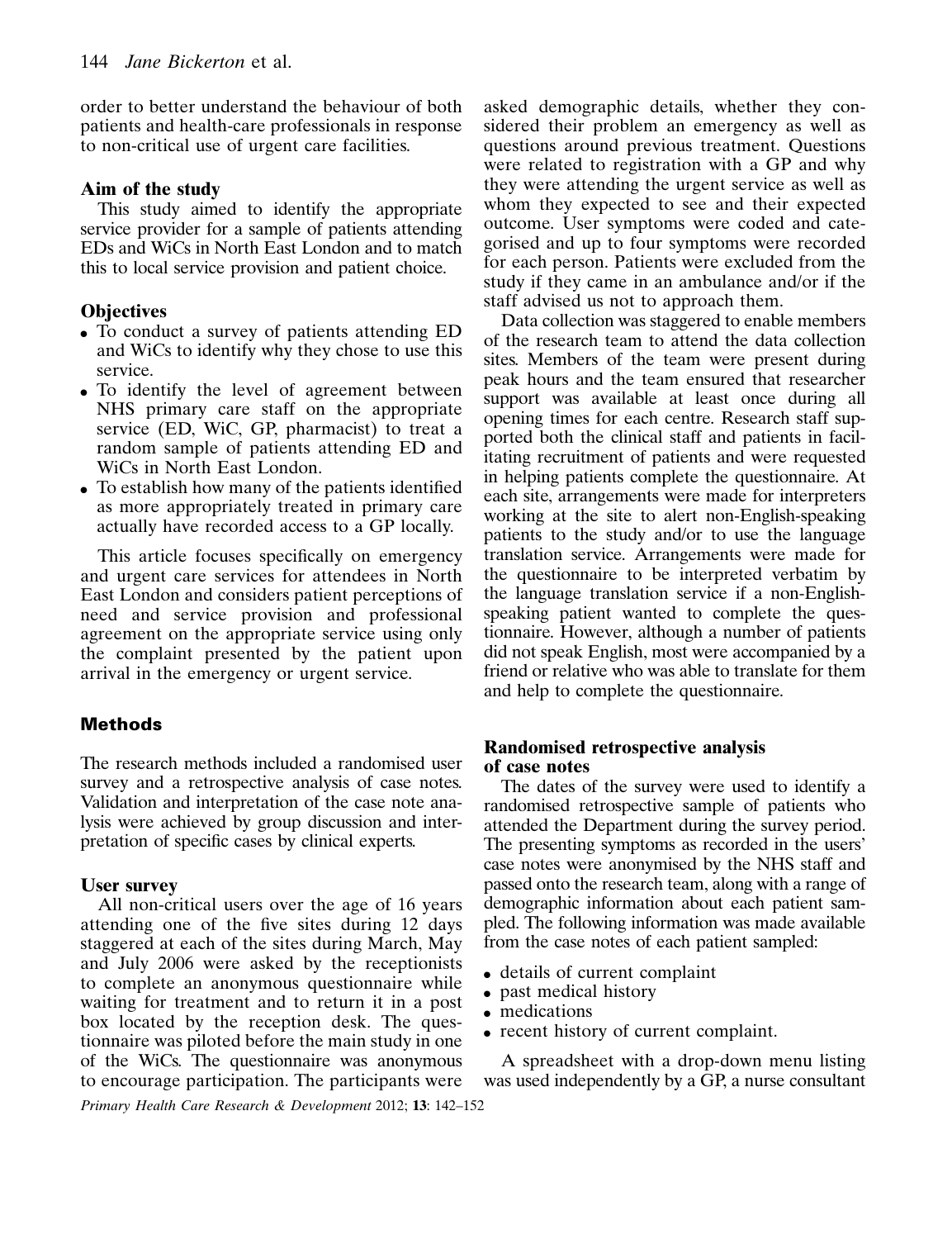and a community pharmacist (CP) with WiC and ED experience to identify the most appropriate service to meet each user's needs on the basis of the information provided. These choices included the following:

- suitable for ED
- suitable for GP
- suitable for CP
- <sup>&</sup>gt; suitable for WiC
- <sup>&</sup>gt; suitable for other NHS facility (eg, district nursing service, family planning clinic)
- suitable for other non-NHS facility (eg, social work referral, social care, housing).

Their choices were later compared using general descriptive statistics on the basis of Altman (1996).

#### Sample

The study was conducted in the area served by three inner city boroughs in North East London. All three areas have deprived, multi-ethnic populations that are younger than the national average, and there are high rates of migration into and out of these areas. The relevant services in three inner city boroughs of North East London agreed to take part in the study, which included two WiCs and their adjacent EDs as well as a primary urgent care centre (PUCC) based in an ED. Approval was given to undertake this study by the local NHS research ethics committee.

The sample size for the retrospective analysis of case notes was based on the calculation for interobserver agreement (Donner, 1998). A sample of 200 patients from each of the three participating sites (600 total) was required to detect an average kappa level of agreement of 0.42 on the basis of the pilot study (Bickerton et al., 2005) and the findings from a study of previous professional comparisons (O'Cathain et al., 2003) with 90% power and 5% significance. This assumes that there is an agreed proportion of necessary attendances triaged to ED by each person of 62% (on the basis of average sensitivity; O'Cathain et al., 2003).

#### Validation of case note analysis

The results of the retrospective analysis of patient case notes were validated by open discussion among a group of clinical experts including the assessors, nurses and pharmacists from the primary care trusts (PCTs), WiCs and EDs involved in the study. The findings were presented and cases selected about which there was total agreement, total disagreement and mixed agreement between the assessors as to which service the patient should attend. Discussants were invited to make their own suggestions for the right destination for these patients, and to explore possible reasons why assessors had made different decisions. The results of the studies are presented in detail in a report (Procter et al., 2009) and are summarised below.

#### Results

#### Results of patient survey

The demographic results are based on 1145 completed patient questionnaires of which 398 were from WiCs, 420 from the ED and 327 from the combined PUCC. It should be noted that there are missing data from incomplete questionnaires and it is difficult to determine the scope of the missing data and how these impact on the value of the overall data. It is not known what proportion of those eligible to participate in the survey did so.

The mean age of participants was 35.5 years (SD 16.1) for women and 36.2 years (SD 15.5) for men with a mean difference of 0.7 years (95% CI  $-1.26$ , 2.74). Women (55.6%) tended to use the services more than men (44.4%) and the use of services was dependent on age  $(\chi_6^2 = 13.117,$  $P = 0.041$ ). In the WiCs, 9% of attendees were above the age of 55 years, whereas in the ED and PUCC 14% were above the age of 55 years. People aged 34 years or less were more likely to use WiCs (65.3%) than ED (55.2%).

The results identify younger rather than older people using the services as a whole with ages ranging from 16 to 100 years with a mean age of 35.6 years (SD 15.5) whose ethnicity was broadly similar to that of the general population. People attended the services for a variety reasons but accidental injuries was the most frequent reason, followed by head, eye, ear, nose and throat problems (HEENT), then abdominal and musculoskeletal problems. These are illustrated below in Table 1.

Service users were more likely to identify their complaint as an emergency in ED ( $\chi_2^2 = 30.782$ ,  $P < 0.001$ ), suggesting that patients do discriminate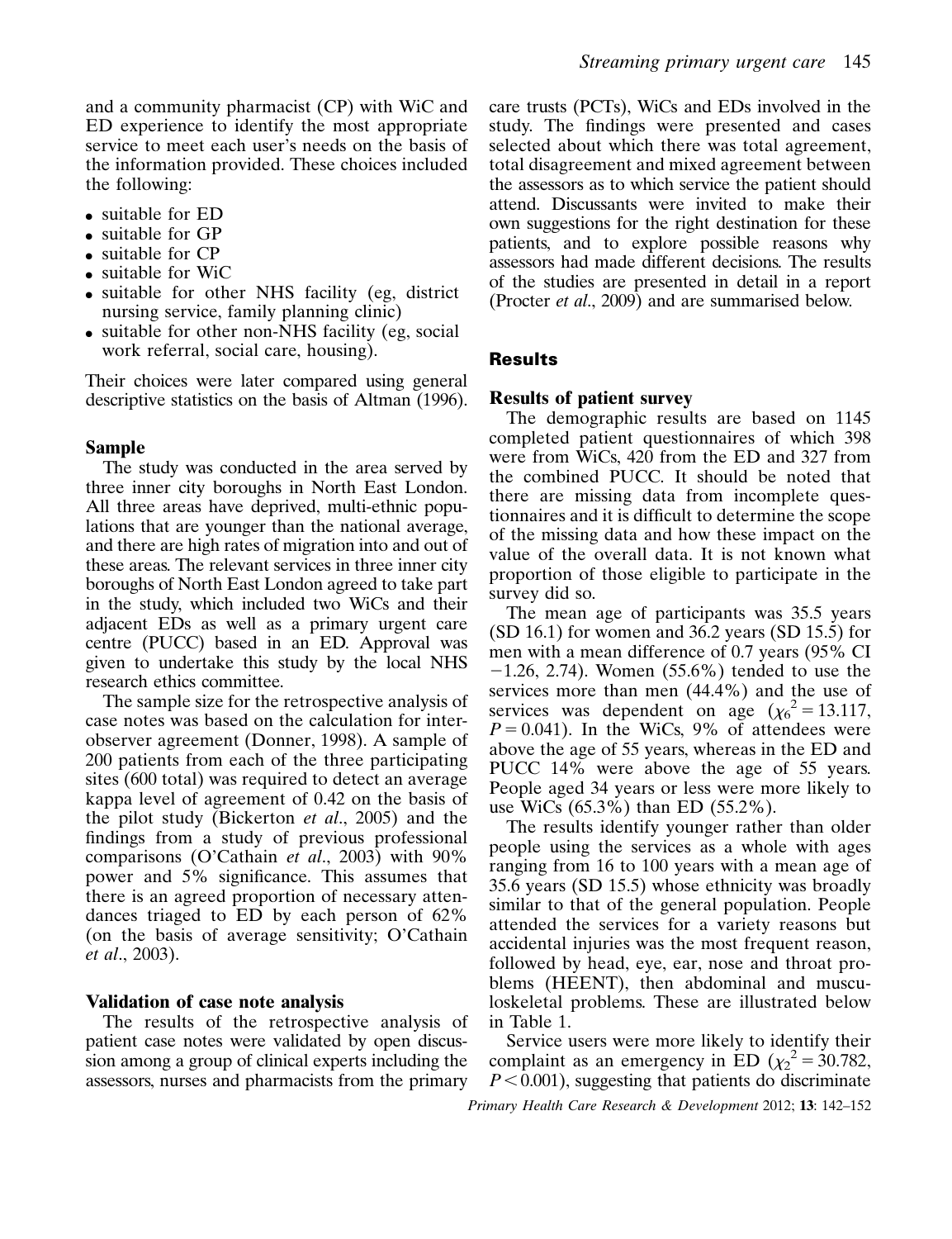#### 146 Jane Bickerton et al.

| Presenting complaint           | Responses      |       | Cases (%) |  |
|--------------------------------|----------------|-------|-----------|--|
|                                | n              | $\%$  |           |  |
| <b>HEENT</b>                   | 218            | 15.8  | 19.9      |  |
| Respiratory                    | 80             | 5.8   | 7.3       |  |
| Heart                          | 83             | 6.0   | 7.6       |  |
| Infectious diseases            | 9              | 0.7   | 0.8       |  |
| Contraception                  | 12             | 0.9   | 1.1       |  |
| Allergic reactions             | 5              | 0.4   | 0.5       |  |
| Abdomen                        | 158            | 11.5  | 14.4      |  |
| Musculoskeletal                | 125            | 9.1   | 11.4      |  |
| Skin                           | 80             | 5.8   | 7.3       |  |
| Wound care                     | 12             | 0.9   | 1.1       |  |
| Pregnancy                      | 43             | 3.1   | 3.9       |  |
| Mental health                  | 8              | 0.6   | 0.7       |  |
| Accidental injuries            | 268            | 19.4  | 24.4      |  |
| Fever                          | 31             | 2.2   | 2.8       |  |
| Back pain                      | 41             | 3.0   | 3.7       |  |
| Endocrine                      | 4              | 0.3   | 0.4       |  |
| Diabetes mellitus              | $\overline{7}$ | 0.5   | 0.6       |  |
| Other pain                     | 54             | 3.9   | 4.9       |  |
| Information                    | $\overline{2}$ | 0.1   | 0.2       |  |
| Weak                           | 65             | 4.7   | 5.9       |  |
| Other/none/prefer not to state | 50             | 3.6   | 4.6       |  |
| <b>Blood tests</b>             | 9              | 0.7   | 0.8       |  |
| Accompanying                   | 14             | 1.0   | 1.3       |  |
| Total                          | 1378           | 100.0 | 125.5     |  |

| Table 1 |  |  | Presenting complaint |  |  |
|---------|--|--|----------------------|--|--|
|---------|--|--|----------------------|--|--|

 $HEENT = Head$ , eye, ear, nose and throat.

|         | <b>Table 2</b> Ethnicity by problem (whether an emergency |
|---------|-----------------------------------------------------------|
| or not) |                                                           |

| Ethnicity                                                                                              | Problem an emergency, n (%)                                                                |                                                                                    |                                                                                      |  |
|--------------------------------------------------------------------------------------------------------|--------------------------------------------------------------------------------------------|------------------------------------------------------------------------------------|--------------------------------------------------------------------------------------|--|
|                                                                                                        | Yes                                                                                        | No                                                                                 | Total                                                                                |  |
| White<br>Indian<br>Pakistani<br>Bangladeshi<br><b>Black African</b><br><b>Black Caribbean</b><br>Other | 265 (56.4)<br>37(66.1)<br>51 (87.9)<br>112 (88.9)<br>101 (84.9)<br>73 (77.7)<br>126 (82.9) | 205 (43.6)<br>19 (33.9)<br>7(12.1)<br>14(11.1)<br>18(15.1)<br>21(22.3)<br>26(17.1) | 470 (100)<br>56 (100)<br>58 (100)<br>126 (100)<br>119 (100)<br>94 (100)<br>152 (100) |  |

to a certain extent between services, with significantly more females (74%) considering their problem an emergency than males (66%;  $\chi_1^2$  = 6.740,  $P = 0.009$ ) and with significantly fewer white people considering their problem to be an emergency than those from other ethnicities  $(\chi_6^2 = 101.006, P < 0.001;$  Table 2).

The majority of WiC and mixed services people went because they were unable to obtain an

Primary Health Care Research & Development 2012; 13: 142–152



**Figure 1** Reasons for choice by service type

emergency GP appointment but the majority of those who attended A&E services lived in the area. A substantial proportion either lived in the area of the service or hoped to be seen more quickly by that service (see Figure 1).

The vast majority of all attendees were GP registered with significantly more females (462/ 535, 86%) than males (334/426, 78%;  $\chi_1^2 = 10.543$ ,  $P < 0.001$ ) being registered. Significantly fewer 16–34-year olds were registered with GP (521/662, 79%) than the older age groups (35–54 years: 88%; 55–74 years: 91%; 75+ years: 100%;  $\chi_3^2 = 26.359$ ,  $P < 0.001$ ) with WiC attendees more likely to be unregistered.

Of the 189 unregistered users, 141 (74.6%) were aged between 16 and 34 years and gave a wide range of reasons for not being registered such as it not being relevant, visiting from abroad, not knowing how to register, in the process of registering and 'rarely fall sick'. Of the 189 unregistered users, only 23 (12.2%) said that they could not find a GP. 'White' (78% registered) and 'other ethnic group' (76% registered) were least likely to be registered with a GP and Bangladeshi (93% registered) were most likely to be registered  $(\chi_{10}^2$  = 28.568, P < 0.001).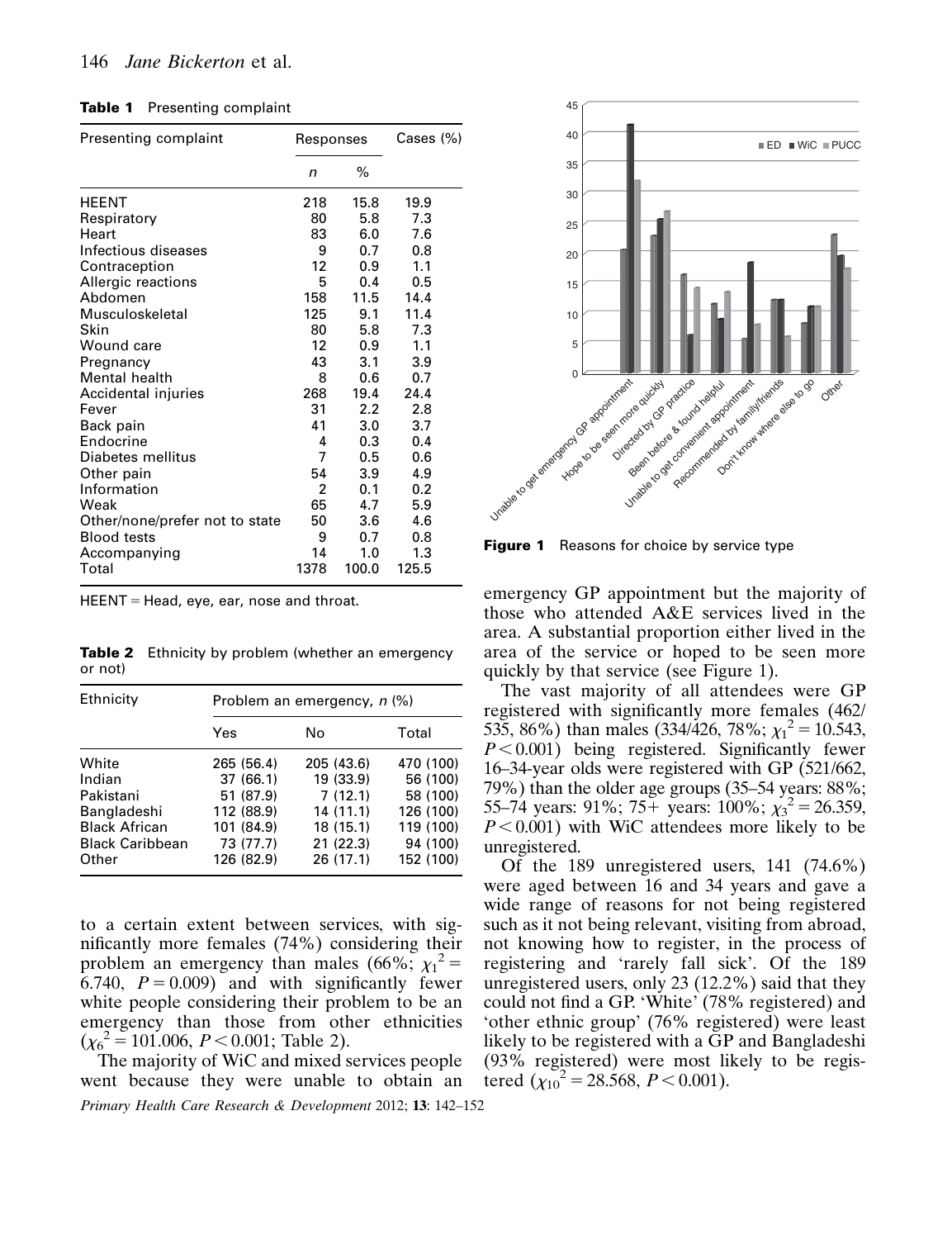|           | Service, n (%)          |                         |                          | Total, $n$ $\left(\% \right)$ |  |
|-----------|-------------------------|-------------------------|--------------------------|-------------------------------|--|
|           | PUCC and ED             | WiC                     | ED                       |                               |  |
| Yes<br>No | 133 (44.9)<br>163(55.1) | 103(29.8)<br>243 (70.2) | 140 (39.1)<br>218 (60.9) | 376 (37.6)<br>624 (62.4)      |  |
| Total     | 296 (100.0)             | 346 (100.0)             | 358 (100.0)              | 1000 (100.0)                  |  |

**Table 3** Patients already being treated by health-care professionals by service

PUCC = primary urgent care centre;  $ED$  = emergency department; WiC = walk-in center.

Table 4 Expected outcome of service use

|                          | Service, $n$ $\langle\% \rangle$ |            |             | Total responses |
|--------------------------|----------------------------------|------------|-------------|-----------------|
|                          | ED                               | <b>WiC</b> | PUCC and ED |                 |
| Medication prescription  | 101(29.4)                        | 202 (58.6) | 115(44.1)   | 418             |
| See a specialist         | 123 (35.8)                       | 67 (19.4)  | 74 (28.4)   | 264             |
| Access hospital services | 81 (23.5)                        | 35(10.1)   | 28 (10.7)   | 144             |
| Get second opinion       | 24(7.0)                          | 33(9.6)    | 19(7.3)     | 76              |
| Reassurance or advice    | 126 (36.6)                       | 112 (32.5) | 101(38.7)   | 339             |
| Total respondents        | 344                              | 345        | 261         | 950/1241        |

 $ED =$  emergency department; WiC = walk-in centre; PUCC = primary urgent care centre.

Thirty five percent of the respondents had experienced their symptoms for less than 24 h, 33% had symptoms for up to a week and the remainder had a health problem that was ongoing for upward of six months. Approximately 7% had had their problem for more than six months. Of the 410 ED health users, 17% presented with symptoms of less than 24 h duration and a larger proportion of health consumers who defined their problem as an emergency attended ED (41.6% compared with 31.1% for WiC and with 27.3% for ED and PUCC).

Of the 1095 patients who answered the question, 779 thought their problem an emergency; of these, 41.7% (283/779) were already being treated for the problem and there were large differences (Table 3) in those that were already being treated and the service type. Significantly more people who were already being treated attended either the PUCC or ED than the WiC service  $(x_2^2 =$ 16.173,  $P < 0.001$ ). However, there were no significant differences between the services and how long ago it had been since they consulted about their problem ( $\chi_6^2 = 9.512$ ,  $P = 0.147$ ).

Of the 360 patients who had already seen a health-care professional about their problem and answered the question on length of time since they saw a professional, 29.7% (107/360) had seen the professional within the last 24 h, 31.1% (112/ 360) had consulted within the last week, 16.1% (58/360) had consulted within the last month and 23.1% (83/360) had consulted within the last six months. This indicates that most people (60.8%) had consulted another health service between 24 h and a week before attendance.

Although the WiC and the PUCC is a nurse-led centre over half of the respondents expected to see a doctor whereas only a quarter expected to see a nurse. For those attendees who answered the question, more expected a prescription in the WiC than in ED. In all the services, 27.3% of attendees were seeking advice and reassurance as shown in Table 4.

#### Results from the retrospective analysis of presenting information

The results of the retrospective analysis support the earlier study (Bickerton et al., 2005) where no statistically significant agreement was found between clinicians on which was the appropriate service for the patient. In this study, there was total agreement on the service required in 30.5% of cases (178), mixed agreement by two assessors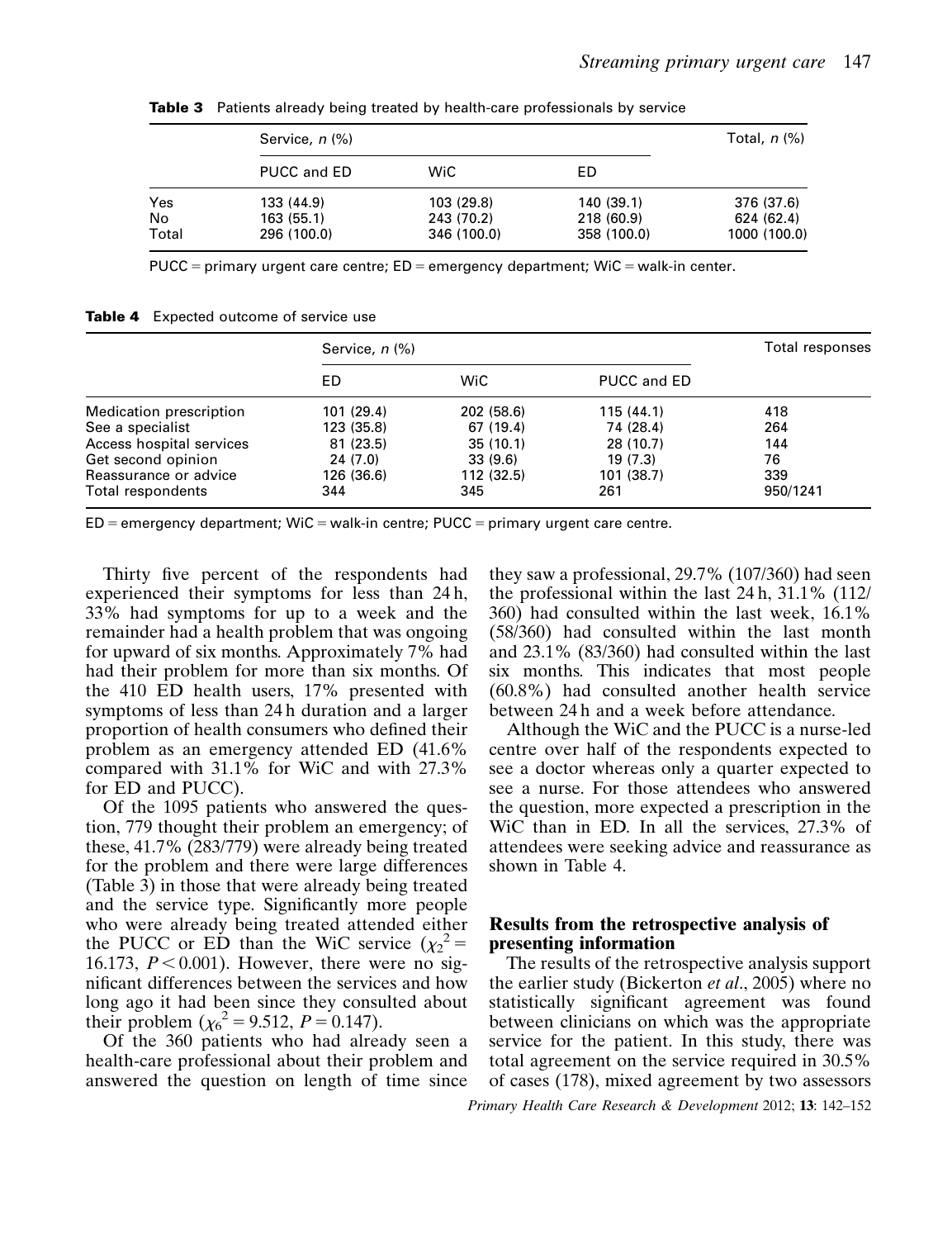Table 5 Agreement by the three assessors

|                    | n   | $\%$ |
|--------------------|-----|------|
| Total agreement    | 178 | 30.5 |
| Mixed agreement    | 346 | 59.2 |
| Total disagreement | 60  | 10.3 |
| Total              | 584 | 100  |

out of three for 59.2% of cases (346) and total disagreement for 10.3% of cases (60). This is illustrated in Table 5 and showed that there was only a fair kappa level of service agreement between clinicians for streaming attendees.

#### Results of the validation exercise

The purpose of the validation exercise was to present and discuss the results of the study as a whole, and in particular to explore why the retrospective analysis of presenting information had showed a lack of consensus in many cases. All members of the research team were invited to attend this meeting but the meeting ultimately lacked representation from general practice due to unforeseen circumstances. The discussion led to the articulation of criteria for streaming decisions that might have led to the lack of consensus among clinicians. Factors included were as follows:

- the type of local services and what they offered
- the risks to health of delay
- <sup>&</sup>gt; availability of and access to services
- <sup>&</sup>gt; the knowledge and skills of staff at different services
- <sup>&</sup>gt; the equipment available at different services
- the convenience for health consumers.

This was at times difficult to discuss because of the limited information available. Discussants tried to infer risk from the duration of the episode and the severity of signs and symptoms, but the latter would be much clearer in real life when the clinician was talking with the patient. What was recorded in the notes was minimal. Some disagreements arose from different interpretations of this brief information, and may be regarded as an artefact of the exercise rather than evidence of actual differences between assessors and/or discussants. Nevertheless, there were instances when even the information available led discussants to different conclusions; for example, in the case of a

man aged 28 years who presented with headache and nausea for a month and also reported a migraine and a cough (case 77), one view was that he was young and had had symptoms for some time, so the case was not urgent and he should be seen by a GP; another, that the migraine gave cause for concern, so a WiC consultation would be better because he would be seen more quickly. The discussants speculated on the reasons why one assessor had streamed him to ED, and thought this was probably to ensure that all the investigations likely to be relevant could be carried out straight away. Only one example exists where a 35-year-old male presenting with dizziness, vomiting, headache, neck pain and blurred vision where discussants agreed that an assessor's judgment was simply wrong and he should not be sent to a WiC but to ED.

#### **Discussion**

This study was conducted by reviewing presenting information rather than on consultation diagnosis and outcome. This approach better replicates the decision making that both patients and clinicians use when assessing an urgent care health problem presentation and is considered a better primary care streaming indicator for redirection. However, even with this prospective rather than retrospective approach, the results of this study continue to support earlier studies (Coleman *et al.*, 2001), which estimated that as many as 55% of the service users being seen in the ED could be successfully treated in primary care. Chalder et al. (2007) also found that users preferred to attend an ED even though the WiC attendees were likely to be as well satisfied with their care overall and were even better satisfied with specific aspects of care, including the consultation. Chalder et al. was included in a worldwide systematic review, which found that overall 20–40% of adult users were inappropriate attendees to ED (Carret *et al.*, 2009). The review found similar reasons to this study for attendance such as limited primary care access with longer waiting periods and suggested that it was important to develop health services away from ED that better met the needs of these inappropriate attendees.

In this study across six health-care trusts in the North East of London, the majority of health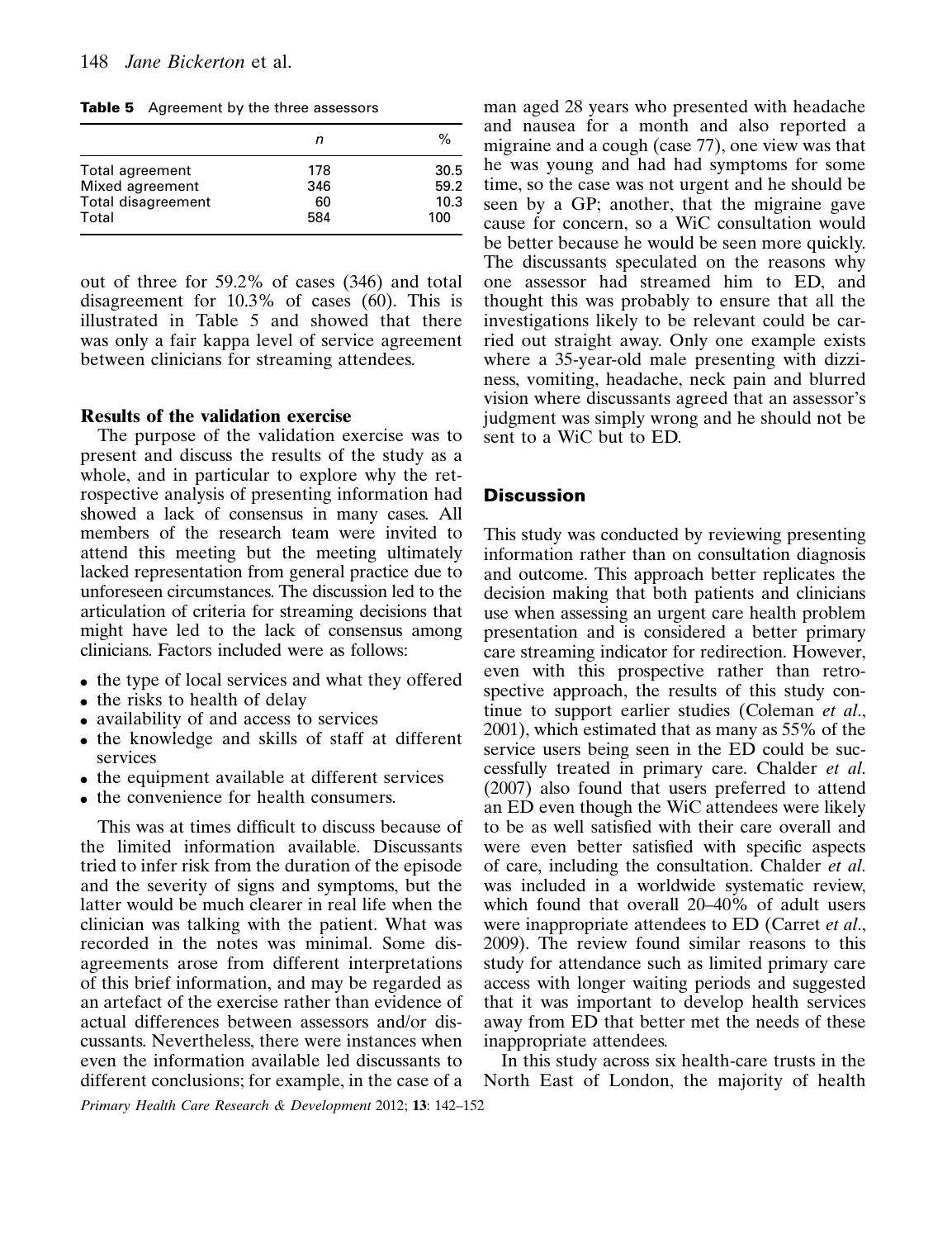service users perceived their health problem as an emergency and this was particularly true of younger users attending EDs. In a survey carried out in 2005, access continues to be an issue for patients and the public who are seeking fast access to reliable health advice (Coulter, 2005). Over 40% of respondents were attending the services because they had been unable to obtain either a convenient or an emergency appointment with their general practice. This observation was also echoed by the validation group as a reason for attending WiCs, even though the problem maybe more appropriately treated in primary care. Perceived poor access to patients' GPs is still an issue reported in some of the North East London PCTs (Department of Health, 2007c). If the urgent care services had not been available, one-fifth of the attendees would have gone back to their GPs, although a slightly lesser number were at a loss as to what to do.

Of the attendees who saw their problem as an emergency, nearly half were already being treated for the problem. Although measuring something slightly different, this finding is similar to the findings of Maheswaran et al. (2009) who found that 39% of all attenders at WiCs were repeat attenders at the WiC being studied. The results of this study suggest that more understanding is required of why patients choose to access services in order to better understand the impact on patient behaviour of expansion in service provision.

More than 50% of health-care consumers who attended urgent care services were not seeing another health professional for their problem. Approximately one-third of respondents came with a problem less than 24 h old, while nearly a further third had had their problem for up to a week.

The attendees top health presentations included accidental injuries, HEENT, abdominal and musculoskeletal complaints that may or may not have been identified by a health professional as an emergency. Health consumers appear to be self-selecting appropriately to either WiC or ED services in that they were more likely to have had their problem less than 24 h in ED, and from between one and seven days at the WiC.

The ethnic mix of service users is similar to that of the general population in North East London, although fewer white people in one borough and Bangladeshi people in another borough responded to the survey than the general population ethnicity of the respective boroughs would predict. Ethnic minorities are more likely than the white population to consider their health complaint to be an emergency and to attend ED rather than the WiC.

The fact that only approximately a third of cases were agreed upon by the professionals for streaming to primary care shows the discrepancies between professions and service perceptions. Ultimately, this was thought to be due to local service knowledge and personal clinical experience. Hence for example, patients, with their agreement, might be referred directly to Moorfields ED with an eye complaint that required expert care rather than to a consultant at the local hospital.

All three practitioners identified the majority of the patients as suitable for a WiC, with the ED as the next most frequent; however, they provided no agreement on individual cases. The best agreement was for 'other NHS', which included streaming to an NHS service such as dental, mental health and physiotherapy and there tended to be consensus with streaming to the ED, perhaps as the complaints required specific treatments such as a blood transfusion, to see gynaecologist/obstetrician or the surgeons.

#### Limitations of the study

There may be some inherent respondent bias in the findings in that it is based on the responses of those who chose to complete the questionnaire rather than those who chose not to. Analysis of the questionnaire data was complex as for some questions respondents gave more than one answer and some questions were dependent on answers to previous questions. Respondents did not always answer both questions. The information available to clinicians who analysed the research data to decide the appropriate healthcare treatment centre was limited to the written record of presenting symptoms, which in some cases was minimal and no visual information was available, which might have indicated the severity of the condition. Lack of visual information in the case note analysis created difficulties in categorising individuals to services and may have contributed to the difficulties in achieving a consensus on the appropriate service. The GP was unable to attend the validation exercise and to explain his interpretation of the cases.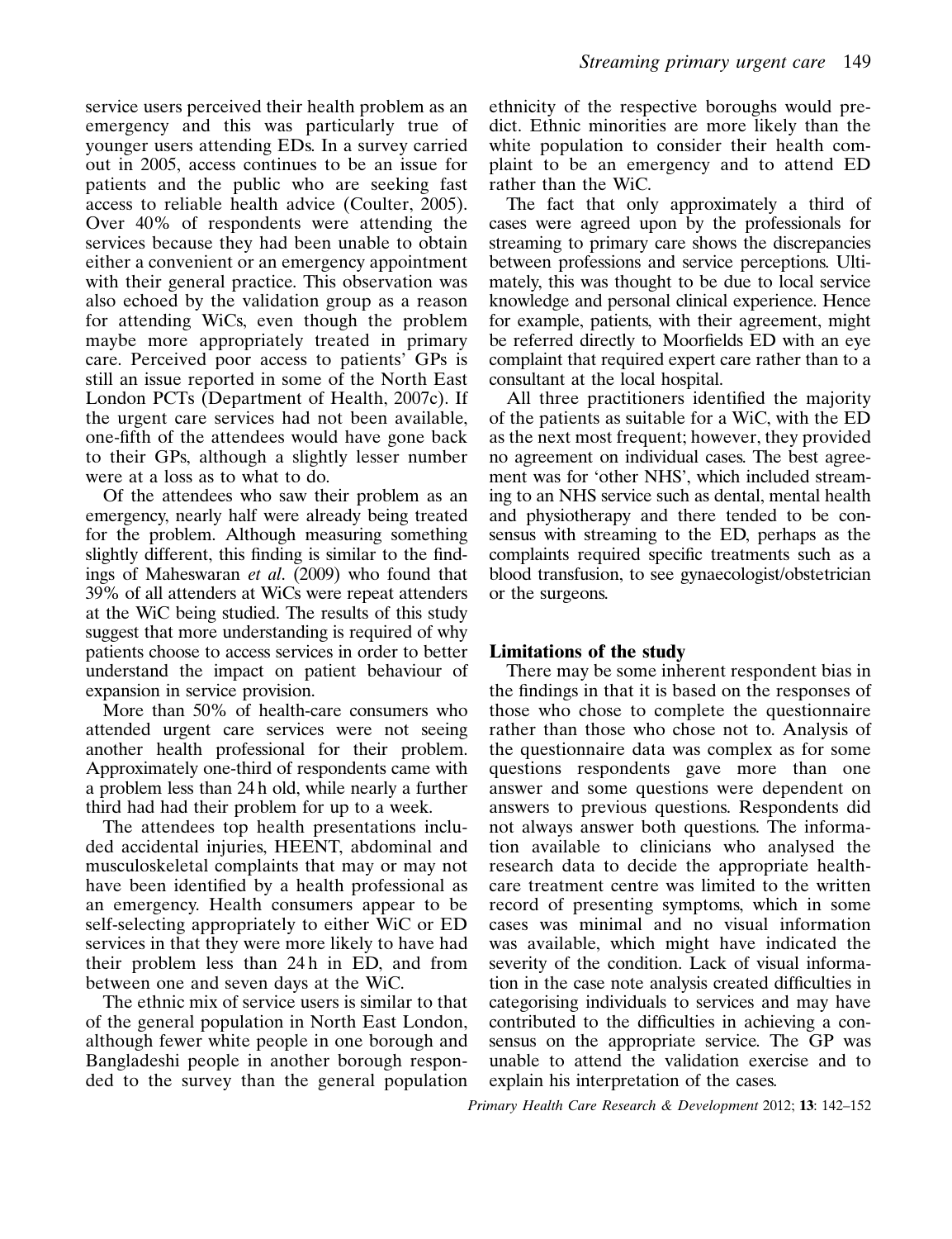#### Conclusion

WiCs and PUCCs were introduced to address a number of policy issues including increasing patient choice, enabling easy access to primary care for people away from home, enabling GPs to meet the 48-h appointment target and EDs the 4-h waiting target. Previous research (Chalder et al., 2007; Maheswaran et al., 2007; Salisbury et al., 2007) all highlight the limited extent to which WiCs and PUCCs have been able to achieve these policy aspirations. This study highlights the complexity embedded in decision making at a micro level when developing referral processes and criteria for services not just for professionals but also for health consumers (Coulter, 2005). The study noted that professional choices were made on the basis of knowledge of local services available alongside personal clinical experience of these services as much as professional assessment of severity.

The national evaluation of WiCs (Salisbury *et al.*, 2002) highlighted the importance of developing a coherent vision of what each service (WiC, GPs, pharmacists and ED) offers and how services fit together. However, this coherent vision contrasts with more recent policy, which is concerned to find local solutions to local situations and to tolerate diversity in provision and access, focusing instead on promoting patient choice and equity in patient outcomes rather than process targets (Department of Health, 2010b). Our study indicates the importance of local knowledge in influencing both patient and practitioner decision making at a micro level. The study also identifies that urgent primary care services provide both patient choice and the opportunity for a second opinion, which is a patient's right and that patients were choosing to exercise this right through EDs, WICs and PUCCs. However, the underlying rationale for this choice requires further exploration in order to gain greater understanding of the links between expanded and diversified urgent care provision and patient outcomes.

The most recent policy development emphasises patient choice and consumer demand as a key consideration in service re-design (Department of Health, 2010b). Expanded urgent care provision has given rise to plurality of services, which is useful for providing service users with a range of alternative access points but can cause

Primary Health Care Research & Development 2012; 13: 142–152

duplication of services and repeat attendance for the same problem. Maheswaran et al. (2009) found that the organisation and management of WiCs, as well as population demographics and density, account for variation in service use by repeat attenders. The movement away from process targets, such as the 4-h waiting time for EDs or the 48-h appointment time for GPs, to patient outcomes requires greater clarity about the links between patient choice and behaviour at a local level and the subsequent outcomes from care. Managing the continued increase in emergency and unscheduled care continues to be a challenge and if it is to be overcome the uncertainties in prospective decision making demonstrated in this study need to inform service development and delivery. Streaming patients to appropriate primary care facilities requires patients as well as practitioners to be able to make informed choices. The findings from this study indicate that primary care services need to be better informed about patient flows in order to develop more robust and informed demand management strategies, while maintaining patient satisfaction with access to services.

#### Acknowledgements

We thank Teresa Allan who provided all the statistical analysis and the substantive writing for the report from which this article summarises. We also thank all those who participated in the collection of the data used in the original report, particularly Andrew Frazer, Sharon Germain, Toni Lynch, Patricia Nasskau, Ambi Nijjar, Gary Wych, Vinod Dewan, Tejas Khatau, Afia Khatun Ali, Susie Hannah, Samantha Joseph, Jean Lyon, Nunu Miah and other staff at the six trusts where the research was carried out.

#### References

- Altman, D. 1996: Practical statistics for medical research. London: Chapman & Hall/CRC.
- Audit Commission. 2001: Acute hospital portfolio: review of national findings – accident and emergency. London. Retrieved 18 March 2011 from www.audit-commission. gov.uk/SiteCollectionDocuments/AuditCommissionReports/ NationalStudies/aande.pdf
- Bell, D., McNaney, N. and Jones, M. 2006: Improving health care through redesign. British Medical Journal 332, 1286–87.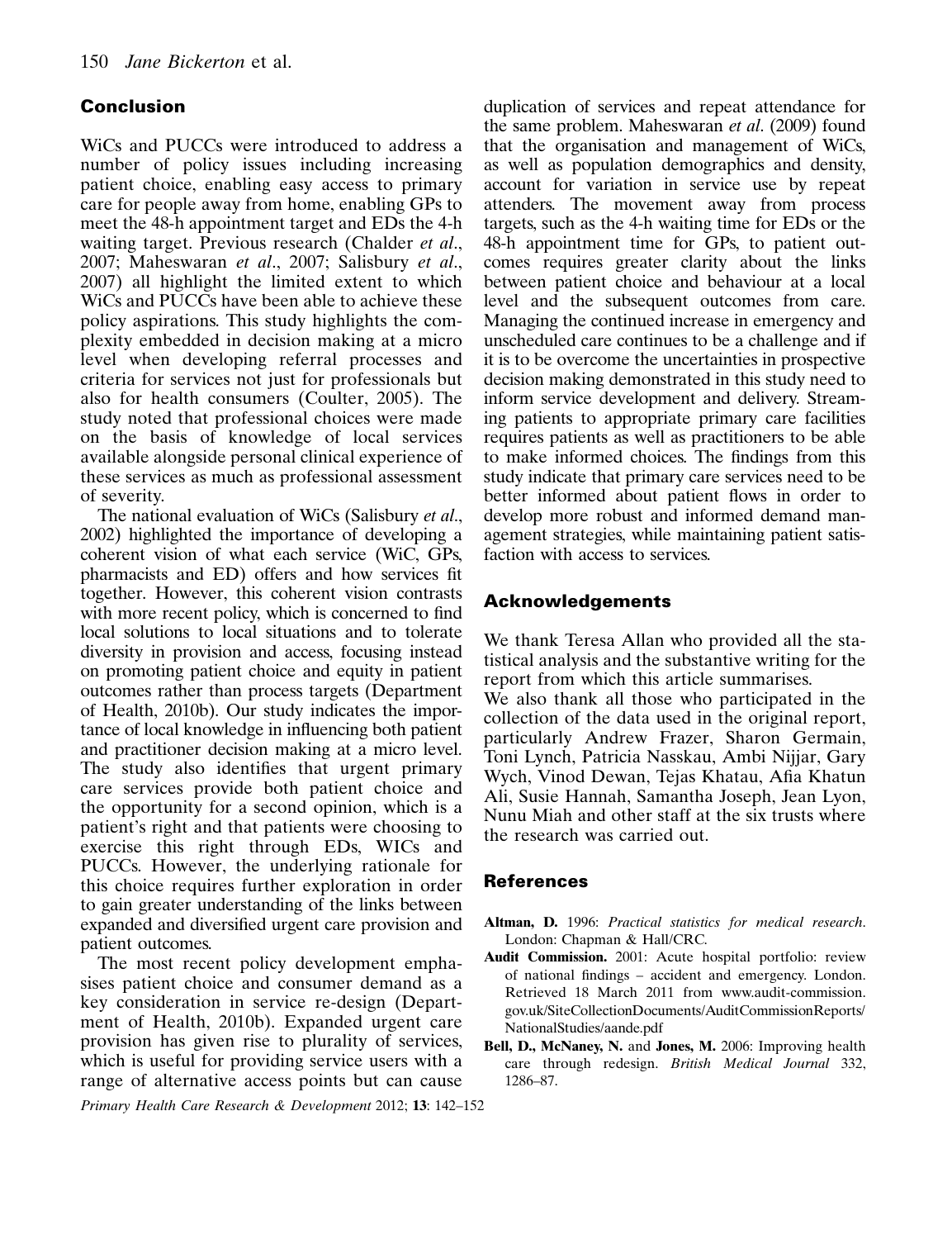- Bickerton, J., Coats, T., Dewan, V., Procter, S. and Allan, T. 2005: Streaming ED patients to Walk-in Centre services. Emergency Nurse 13, 20–23.
- British Association for Accident and Emergency Medicine. 1998: The way ahead. London: BAEM.
- Carret, M., Fassa, A. and Domingues, M. 2009: Inappropriate use of emergency services: a systematic review of prevalence and associated factors. Cad Saude Publica 25, 7–28.
- Carson, D., Clay, H., and Stern, R. 2010: Primary care and emergency departments. Primary Care Foundation. Retrieved 8 May 2011 from secure.collemergencymed.ac.uk/asp/ document.asp?ID=5260
- Chalder, M., Montgomery, A., Hollinghurst, S., Cooke, M., Munro, J., Lattimer, V., Sharp, D. and Salisbury, C. 2007: Comparing care at walk-in centres and at accident and emergency departments: an exploration of patient choice, preference and satisfaction. Emergency Medicine Journal 24, 260–64.
- Coleman, P., Irons, R. and Nicholl, J. 2001: Will alternative immediate care services reduce demands for non-urgent treatment at accident and emergency? Emergency Medicine Journal 18, 482–87.
- Coleman, P. and Nicholl, J. 2010: Consensus methods to identify a set of potential performance indicators for systems of emergency and urgent care. Journal of Health Services Research & Policy 15, 12–18.
- Coulter, A. 2005: The NHS revolution: health care in the market place. What do patients and the public want from primary care? British Medical Journal 331, 1199–201.
- Department of Health. 2006: Emergency access clinical case for change: Report by Sir George Alberti, the National Director for Emergency Access.
- Department of Health. 2007a: Emergency care ten years on: reforming emergency care. Retrieved 4 October 2010 from http://www.dh.gov.uk/en/Publicationsandstatistics/Publications/ PublicationsPolicyAndGuidance/DH\_074239
- Department of Health. 2007b: Our NHS, our future: NHS next stage review interim report. Retrieved 4 October 2010 from http://www.dh.gov.uk/prod\_consum\_dh/groups/dh\_digitalassets/ @dh/@en/documents/digitalasset/dh\_079086.pdf
- Department of Health. 2007c: National GP patient surveys on access and choice summary report 2006/2007. Retrieved 18 March 2011 from http://www.dh.gov.uk/prod\_consum\_dh/ groups/dh\_digitalassets/@dh/@en/@ps/@sur/documents/ digitalasset/dh\_075307.pdf
- Department of Health. 2008: GP extended opening hours. Retrieved 8 May 2011 from http://www.dh.gov.uk/en/ Publicationsandstatistics/Statistics/Performancedataandstatistics/ PrimaryCare/DH\_089459
- Department of Health. 2009: Allied health professions prescribing and medicines supply mechanisms scoping project report. Crown Publications.
- Department of Health. 2010a: A&E clinical quality indicators: data definitions. Retrieved 18 March 2011 from http://www.dh.gov.uk/en/Publicationsandstatistics/Publications/ PublicationsPolicyAndGuidance/DH\_122868
- Department of Health. 2010b: Equity and excellence: liberating the NHS. Crown Publications. Retrieved 8 May 2011 from http://www.dh.gov.uk/en/Publicationsandstatistics/ Publications/PublicationsPolicyAndGuidance/DH\_117353
- Donner, A. 1998: Sample size requirements for the comparison of two or more coefficients of inter-observer agreement. Statistics in Medicine 17, 1157–68.
- Freeman, G.K., Meakin, R.P., Lawrenson, R.A., Leydon, G.M. and Craig, G. 1999: Primary care units in A and E Departments in North Thames in the 1990s: initial experience and future implications. British Journal of General Practice 49, 107–10.
- Fisher, J., Salman, B., and Cooke, M.W. 2010: A rapid review exploring the interface between primary and emergency care in England. In Carson, D., Clay, H. and Stern, R., editors, Primary care and emergency departments report from the primary care foundation. Retrieved 5 March 2011 from http://www.primarycarefoundation.co.uk/
- Hughes, T., Volans, A., Higginson, I, Brayley, N. and Benger, J. 2011: The data vacuum in emergency and urgent care. British Journal of Healthcare Management 17, 8–16.
- Lega, F. and Mengoni, A. 2008: Why non-urgent patients choose emergency over primary care services? Empirical evidence and managerial implications. Health Policy 88, 326–38.
- Maheswaran, R., Pearson, T., Munro, J., Jiwa, M., Cambell, M.J. and Nicholl, J. 2007: Impact of NHS walk-in centres on primary care access times: ecological study. British Medical Journal 334, 838–41.
- Maheswaran, R., Pearson, T., Jiwa, M., Maheswaran, R., Pearson, T. and Jiwa, M. 2009: Repeat attenders at National Health Service walk-in centres – a descriptive study using routine data. Public Health 123, 506–10.
- Mason, S. and Snooks, H. 2010: Alternative services to deliver urgent care in the community. Emergency Medicine Journal 27, 183–85.
- NHS. 2010: A service delivery model for urgent care centres: Commissioning advice for PCTs. Retrieved 8 May 2011 from http://www.londonhp.nhs.uk/wp-content/uploads/ 2011/03/Urgent-care-centres-delivery-model.pdf
- O'Cathain, A., Webber, E., Nicholl, J., Munro, J. and Knowles, E. 2003: NHS Direct: consistency of triage outcomes. Emergency Medicine Journal 20, 289–92.
- O'Cathain, A., Coleman, P. and Nicholl, J. 2008: Characteristics of the emergency and urgent care system important to patients: a qualitative study. Journal of Health Services Research & Policy 13, 19–25.
- Procter, S., Bickerton, J., Allan, T., Davies, H., Davies, J. and Abbott, S. 2009: Streaming emergency department patients to primary care services: developing a consensus in North East London. London: City University. Retrieved 8 May 2011 from http://www.city.ac.uk/health/about-the-school/ academic-departments/public-health,-primary-care-andfood-policy
- Salisbury, C. and Coulter, A. 2010: Urgent care and the patient. Emergency Medicine Journal 27, 181–82.